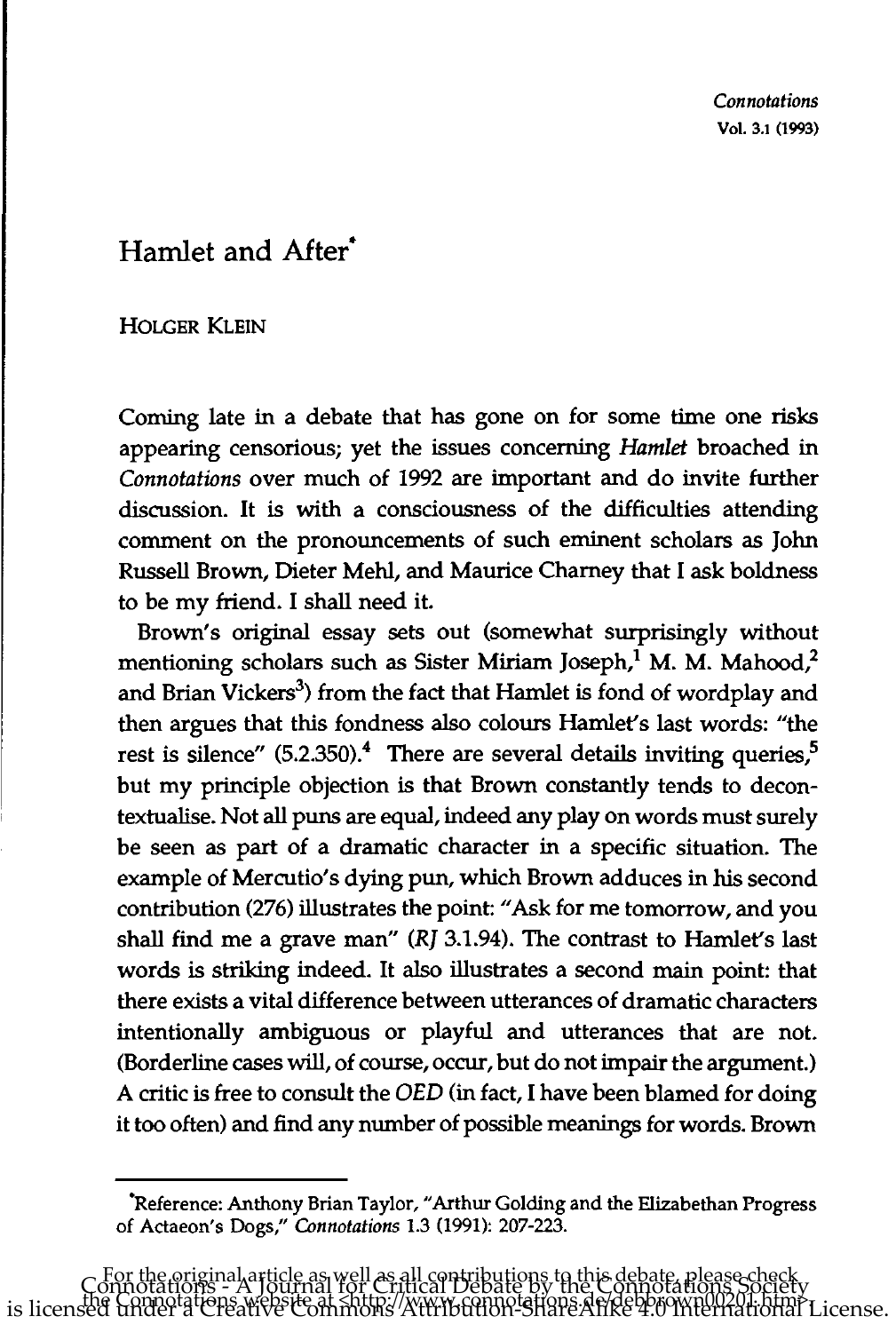does and comes up with five readings of Hamlet's last sentence. There is no harm in that, though the first "All that remains for me to say must be unspoken" surely hits it in one, or nearly.

The impression, eloquently created by Brown, that Hamlet is constantly holding back, at the last moment as in many others, has, I think, been ably refuted by Charney (186-87), who also quarrels, albeit against his will, with Brown on five readings (187-88). Thirdly, Charney takes up the question, touched on by Brown in his first contribution (28-29), of the four O's found in the Folio version of *Hamlet* after "silence." While Charney mildly considers them as possibly part of Shakespeare's revision, Mehl wholeheartedly asserts they "have as much right to stand in the text of *Hamlet .* .. as any other addition in this version of the play" (183). In other words, he accepts the argumentation of Wells and Taylor which led to the *Hamlet* text in the new Oxford collected edition,<sup>6</sup> equally enthusiastically adopted and executed (now there's a word with multiple meanings indeed!) by Hibbard in his separate edition of this play? Mehl cannot believe that Hamlet should have died with a conscious pun on his lips (183), but generally stresses that what matters is not so much multiplicity of meanings as "the ultimate failure of language" (ibid.). The first view chimes in with Chamey's and my own feeling, the second strikes me as something of an anachronism. There were at the time plenty of formulaic expressions, dear to rhetoric, that language is insufficient. At bottom, however, the concept is alien to the period, it is implicitly refuted, just like Othello's modest personal disclaimer regarding skills of oratory *(OTH 1.3.81 ff.)* or Antony's, for that matter *(JC 3.2.216 ff.)*, by the very language employed.

In his rejoinder, Brown goes mainly for the *'"O,* 0, 0, 0.' *Dyes"* issue, extending it to an all-out attack on the Taylor-Wells view of the F text (280 ff.). I am very much in sympathy with the line he takes, particularly with the notion that each change in the Folio "should be examined individually" (282); the trouble is that a short discursive essay can hardly do more than begin to embark on that particular debate, which is bound to continue for some time to come. From *paronomasia* (a conference paper on which formed the basis of Brown's first contribution) the argument has-already in the very first contribution itself, as duly observed by Chamey (186)-at first insensibly, then quite strongly shifted (resembling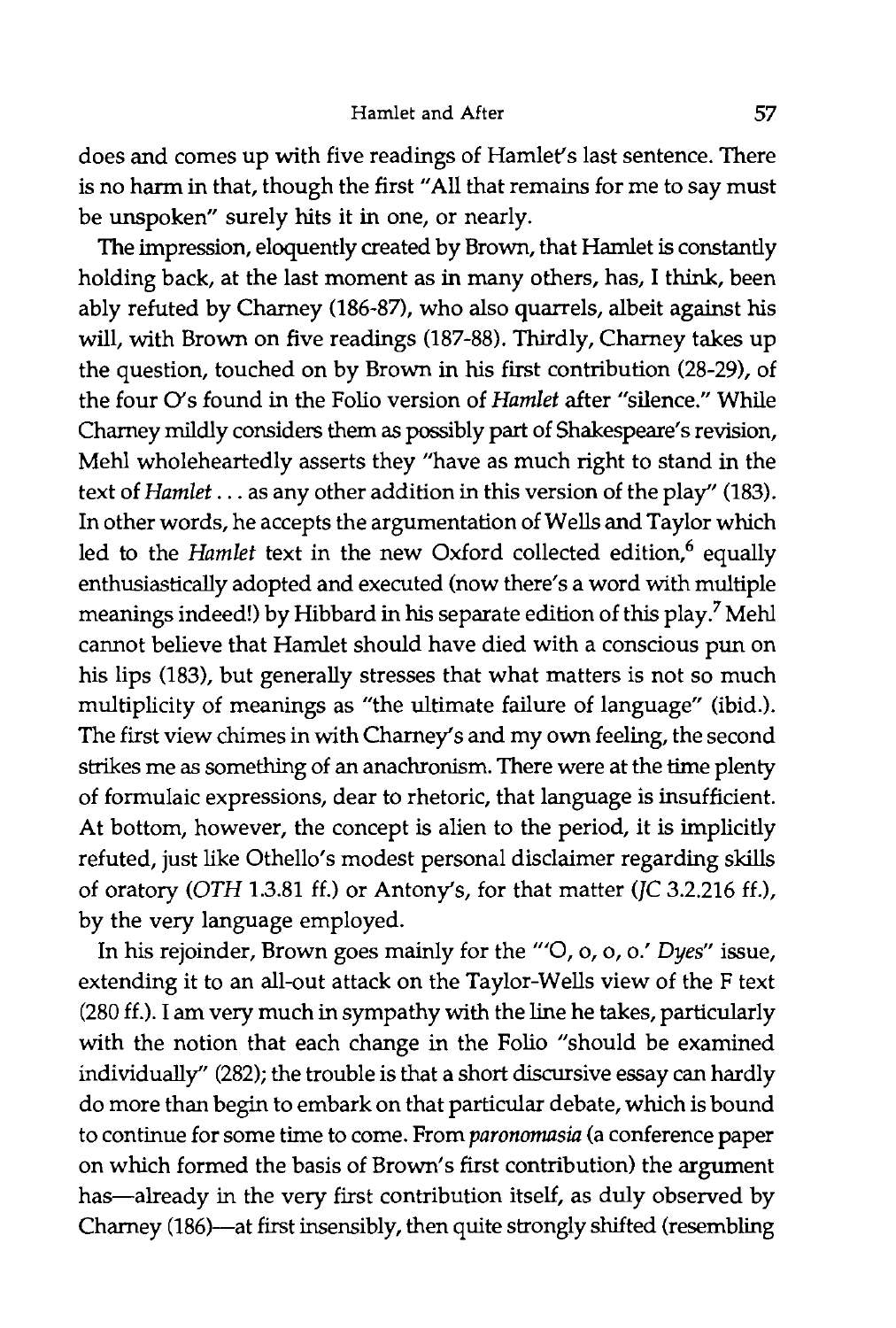## 58 HOLGER KLEIN

Hamlet with his bewildered companions in 1.5) to quite different ground. And each reply, Charney's as well as Mehl's, perhaps inevitably, brought into play yet other issues meriting comment. There is no reason why it should stop at this, I in my turn will have furnished scope for further comment when I say that the issue of what is commonly called cuts in F-not just the last great soliloquy in 4.4, but also the cuts in 3.4 that are generally deemed quite astute-still call for fresh, systematic consideration. If indeed Jenkins' notion of "Playhouse Interpolations"<sup>8</sup> (of which the disputed O's form a prime instance) is to be finally ditched, if one is ready seriously to consider adopting the hypothesis that F represents Shakespeare's second thoughts, then not just additions but also excisions, indeed all substantive variations between F and Q2 need to be pondered in every respect. That would be worth doing, but would exceed a brief note. It must be left to a separate study.

> University of Salzburg Austria

## **NOTES**

ISister Miriam Joseph, *Slulkespeare and the Arts of Language* (New York: Columbia UP,1947).

2M. M. Mahood, *Shakespeare's Wordplay* (1957; rpt. London: Methuen, 1968).

3Brian Vickers, *The Artistry of Slulkespeare's Prose* (London: Methuen, 1968) esp. 248- 71.

4Quotations and line count follow Peter Alexander's edition: Shakespeare, *The*  Complete Works (London and Glasgow: Collins, 1951; rpt. 1960)-not simply because I have it to hand, but because it represents a convenient traditional middle ground.

<sup>5</sup>Hamlet's mother/father remark to Claudius in 4.3.51-53 is surely no "conscious withdrawal" (Brown 22) but a deft parting shot drawing blood; one should not express, as Brown does (24) surprise at Hamlet describing his madness to Laertes in 5.2.223-31, "as if it had been entirely real"; there is no basis in the text to place the final duel in 5.2 "at the midnight hour" (24): these problematic points are just examples, there are still others.

<sup>6</sup>Shakespeare, *The Complete Works*, gen. eds. Stanley Wells and Gary Taylor (Oxford: Clarendon P, 1986) 737-77. Taylor furnished the concrete arguments in favour of the hypothesis that *Hamlet* in F was set by compositor E from Shakespeare's manuscript. See "The Folio Copy for *Hamlet, King Lear,* and *Othello," ShQ* 34 (1983): 44-61.